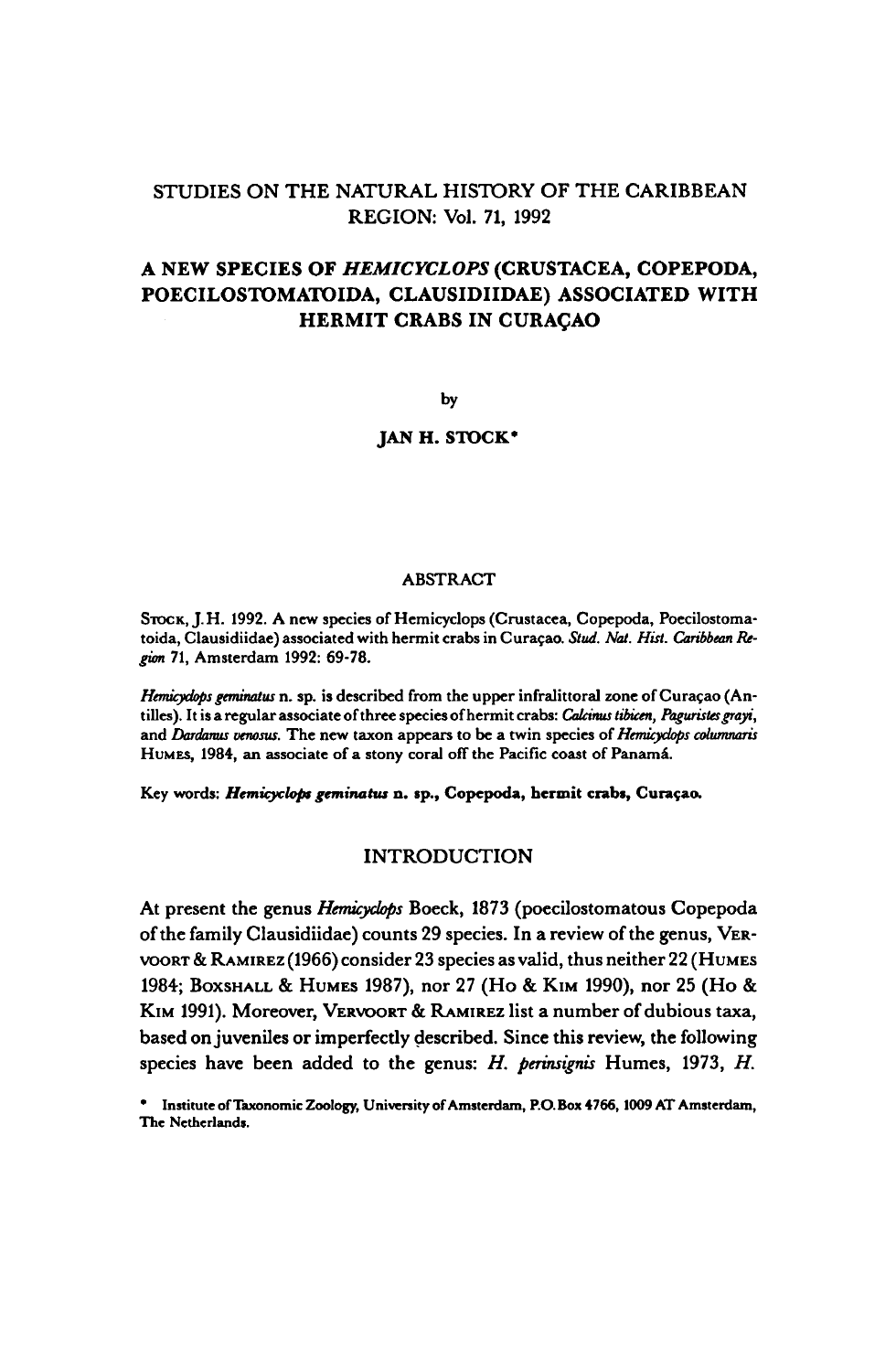columnaris Humes, 1984, H. mortoni Boxshall & Humes, 1987, H. ctenidis Ho & Kim, 1990, H. gomsoensis Ho & Kim, 1991, and H. saxatilis Ho & Kim, 1991. These species have been recovered from various invertebrates, orhave been found in burrows of various invertebrates and are possibly associated with the polychaete or crustacean occupants. HUMES (1984:38) lists the known hosts, consisting of Porifera, Anthozoa, Bivalvia, Polychaeta, and Crustacea. Later papers added Scleractinia and Echiura as hosts. The variety of groups acting as host, and the few adaptations to an associated mode of life of the copepods, indicate that members of the genus Hemicyclops might be rather loosely associated to various invertebrates. The new species recorded in the present paper from Curaçao forms in so far an exception, in that it is regularly found inside the shells of various hermit crabs (Anomura: Coenobitoidea and Paguroidea) and never free-living or on any other invertebrate host. This is the first record of a species of *Hemicyclops* living in association with hermit crabs, although certain other copepods, in particular Sunaristes (Harpacticoida) are regularly found in shells inhabited by such crabs.

### Hemicyclops geminatus n. sp.

## Material (all from Curaçao, Netherlands Antilles, all from hermit crabs):

- 1 9 ov. (holotype), 1  $\sigma$  (allotype), 53 99,  $\sigma$   $\sigma$ , and copepodids (paratypes). Sample 73-1; from Calcinus tibicen (Herbst); Piscadera Bay, in front of Caribbean Marine Biological Institute (Carmabi); depth c. 40 cm; Nov. 13-14, 1973 (Zoölogisch Museum, Amsterdam, cat. no. ZMA Co. 102.888).
- 1 9 ov. Sample 73-49; from Calcinus tibicen; Santa Marta Inner Bay, near landing of Coral Cliff Hotel; depth <sup>10</sup> cm; Dec. 16, <sup>1973</sup> (ZMA Co. 102.889).
- $-1$  O. Sample 73-53; from *Calcinus tibicen*; c. 500 m W. of Piscadera Bay; reef; 5-6 m; Dec. 18, <sup>1973</sup> (ZMA Co. 102.890).
- <sup>1</sup> copepodid. Sample 74-140, from Calcinus tibicen; Piscadera Bay, in front of Carmabi; depth 50 cm; Mar. 18, <sup>1974</sup> (ZMA Co. 102.891).
- $-4$  99 ov., 1 9, 1 copepodid. Sample 73-64; from Paguristes grayi Benedict; Jan Thiel Bay, near swimming pool; depth c. 1 m; Dec. 22, 1973 (ZMA Co. 102.892).
- 3 99. Sample 74-136; from Paguristes grayi; Piscadera Bay, in front of Carmabi; depth c. 2m; Mar. 16, <sup>1974</sup> (ZMA Co. 102.893).
- 2 9 ov., 1 9, 1 of, 1 copepodid. Sample 74-141; from Paguristes grayi; Piscadera Bay, in front of Carmabi; depth c. 50 cm; Mar. 18, 1974 (ZMA Co. 102.894).
- 5 specimens. Sample 84-500; from Paguristes grayi; same locality and depth as previous sample; June 1, 1984 (ZMA Co. 102.895).
- 5 specimens. Sample 73-62; from Dardanus venosus (H. Milne Edwards); Piscadera Bay, in front of Carmabi; depth 2-3 m; Dec. 21, <sup>1973</sup> (ZMA Co. 102.896).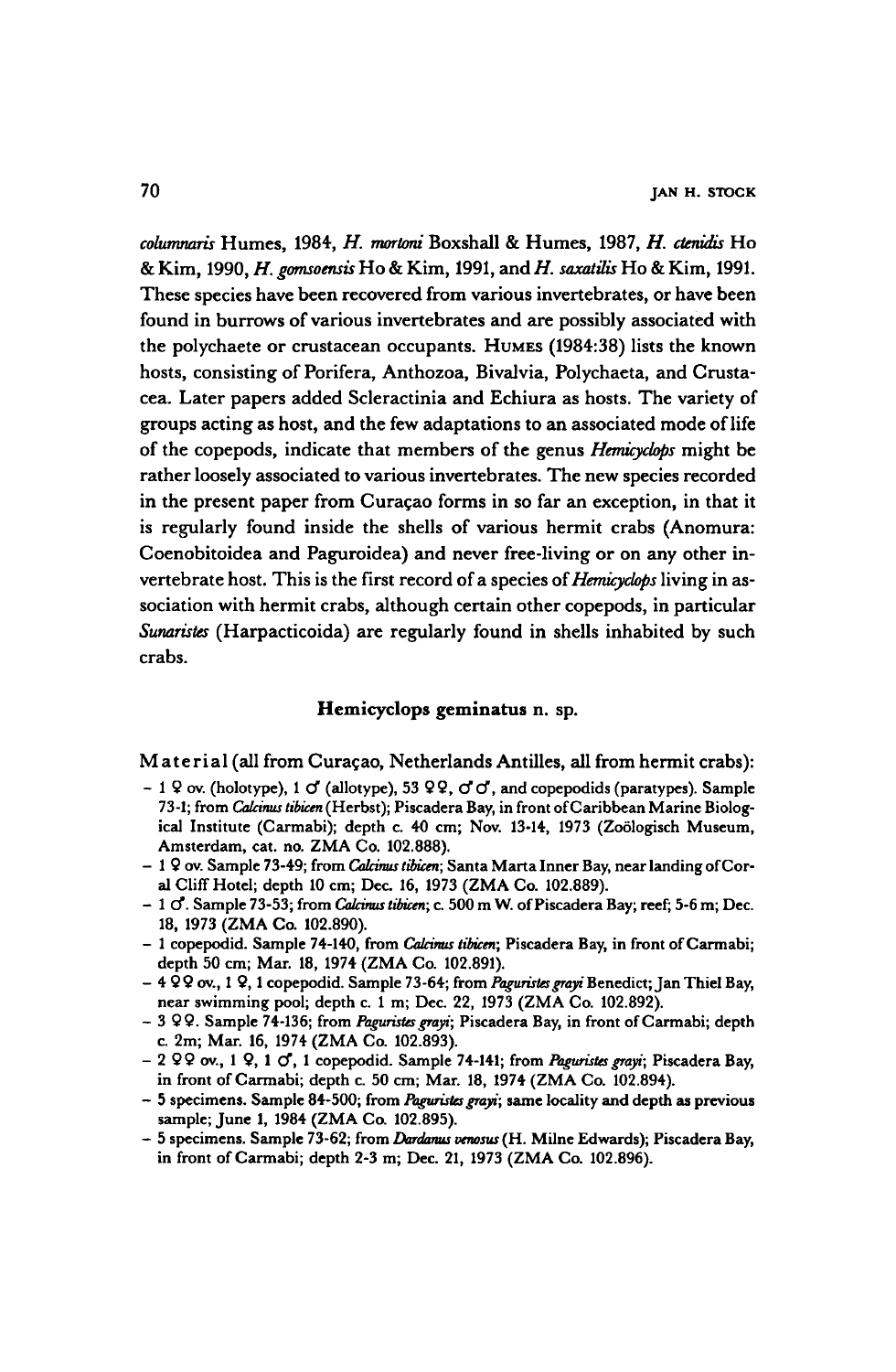Descriptive notes: Female: Very similar in morphology and meristics to H. columnaris Humes, 1984 (see Discussion). Body (Fig. 1) length (not including setae on caudal rami) highly variable, from 1146 to 1411  $\mu$ m (mean, based on 10 specimens, 1251  $\mu$ m); greatest width of prosome 445-546  $\mu$ m ( $480\mu$ m). Colour of live female: body semi-transparent, whitish; ovaria



FIGURES 1-2. Hemicyclops geminatus n. sp., paratypes. 1, female, dorsal (scale A); 2, male, dorsal (A).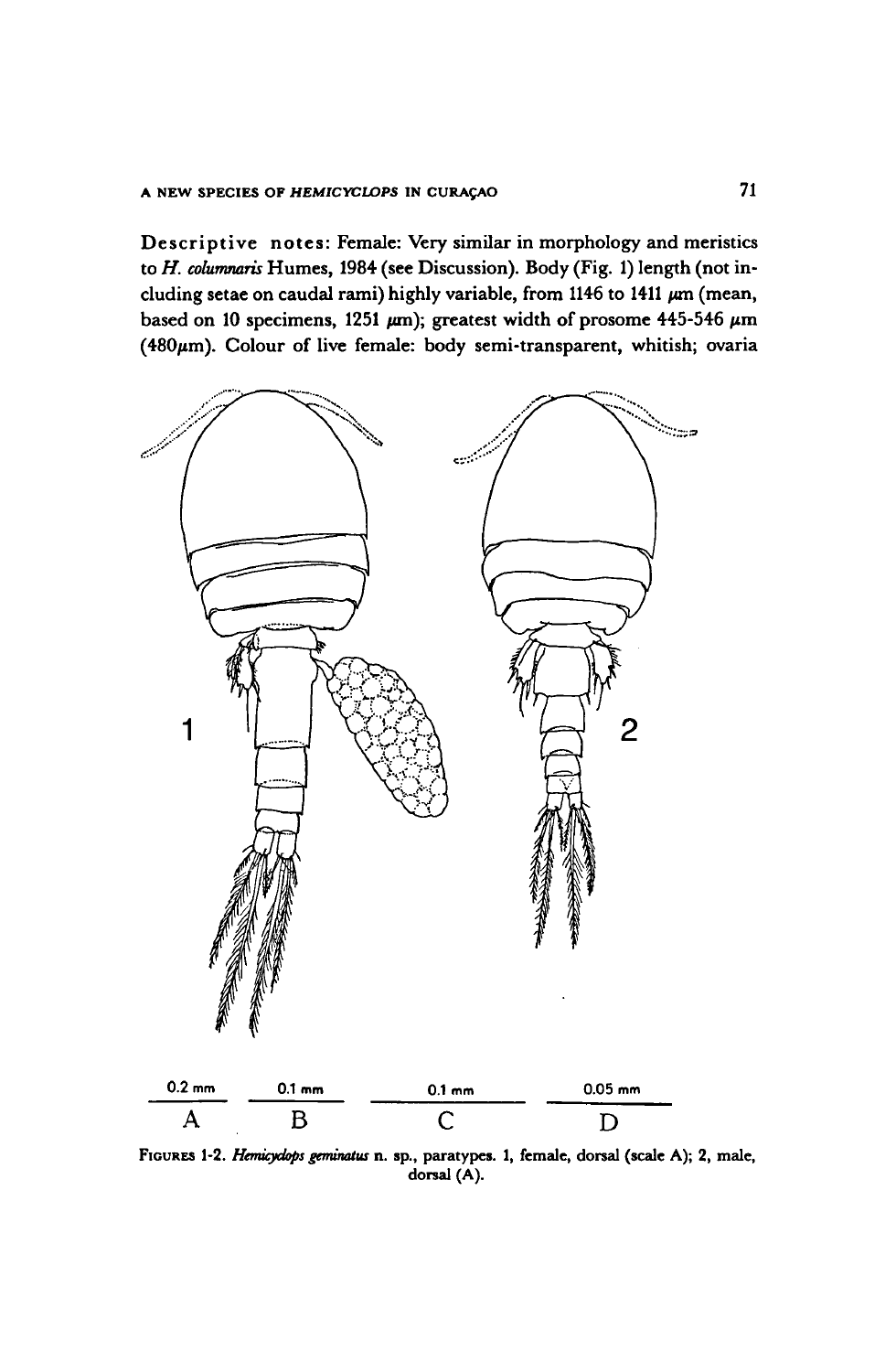

FIGURES 3-6. Hemicyclops geminatus n. sp., paratypes. 3, urosome, 9, ventral (scale B); 4, urosome,  ${\cal O}$ , ventral (B); 5, maxilla 2,  ${\cal O}$  (C); 6, maxilla 2,  ${\cal Q}$  (C). Scales on first spread of figures.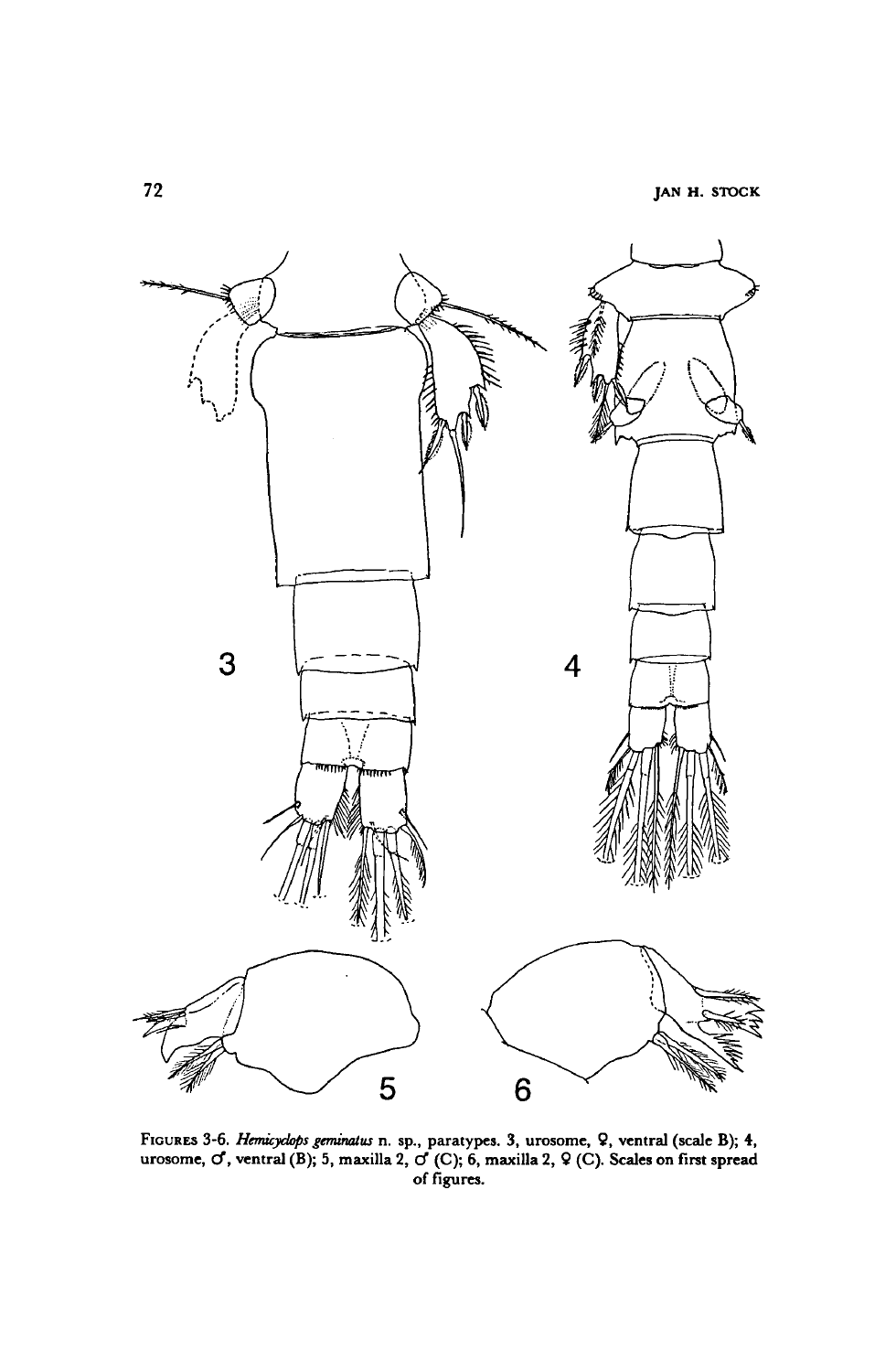

FIGURES 7-12. Hemicyclops geminatus n. sp., 9 paratype. 7, antenna 1 (scale C); 8, rostrum, ventral (B); 9, antenna 2 (C); 10, paragnath (D); 11, mandible (D); 12, maxilla 1 (D). Scales on first spread of figures.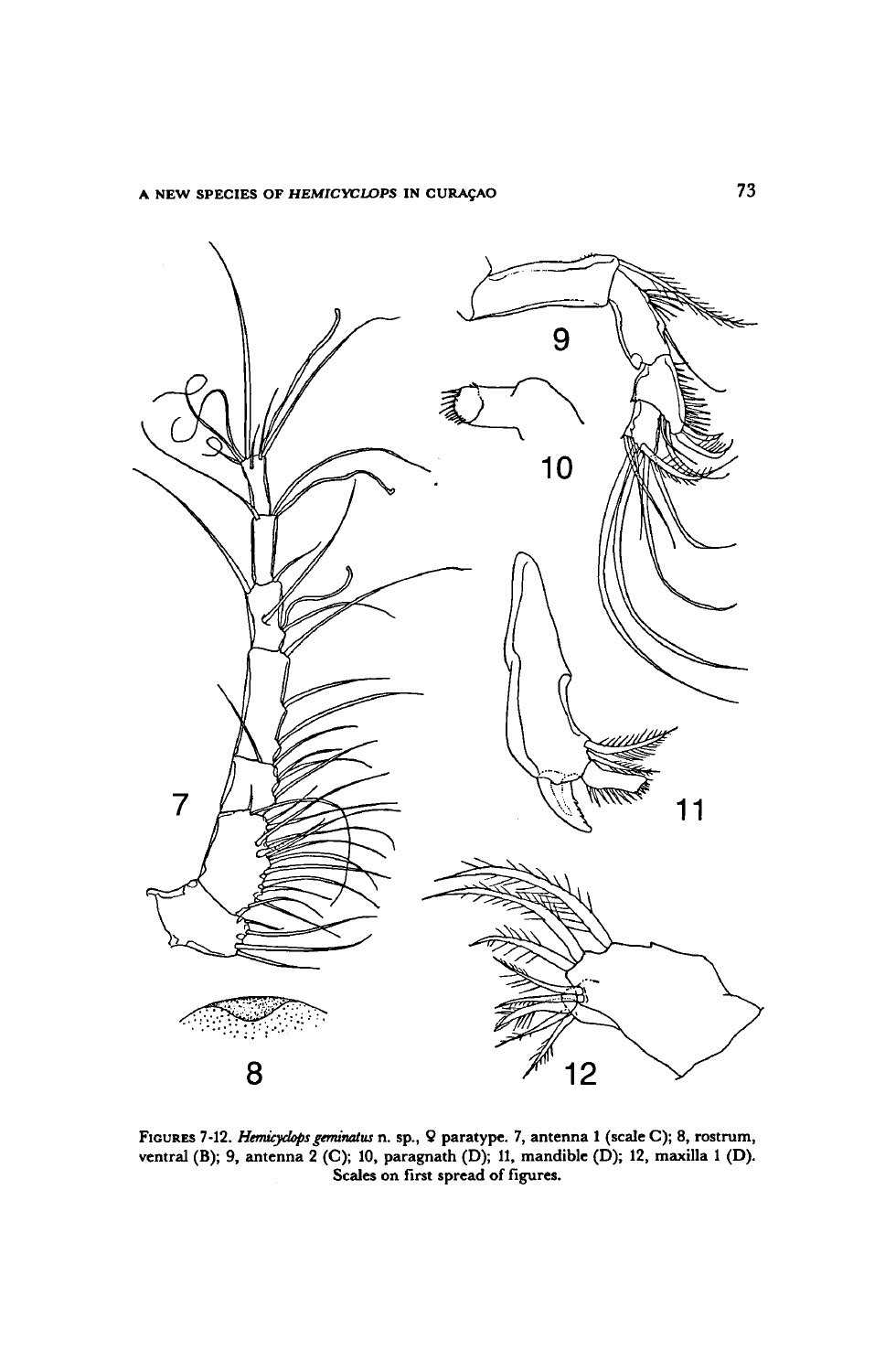

.<br>Figures 13-16. *Hemicydops geminatus* n. sp., paratypes. 13, maxilliped, o (scale C); 14, max URES 13-16. *Hemicydops geminatus* n. sp., paratypes. 13, maxilliped, O' (scale C); 14, m<br>illiped, ♀ (C); 15, leg 1, ♀ (C); 16, leg 1, O' (C). Scale on first spread of figures.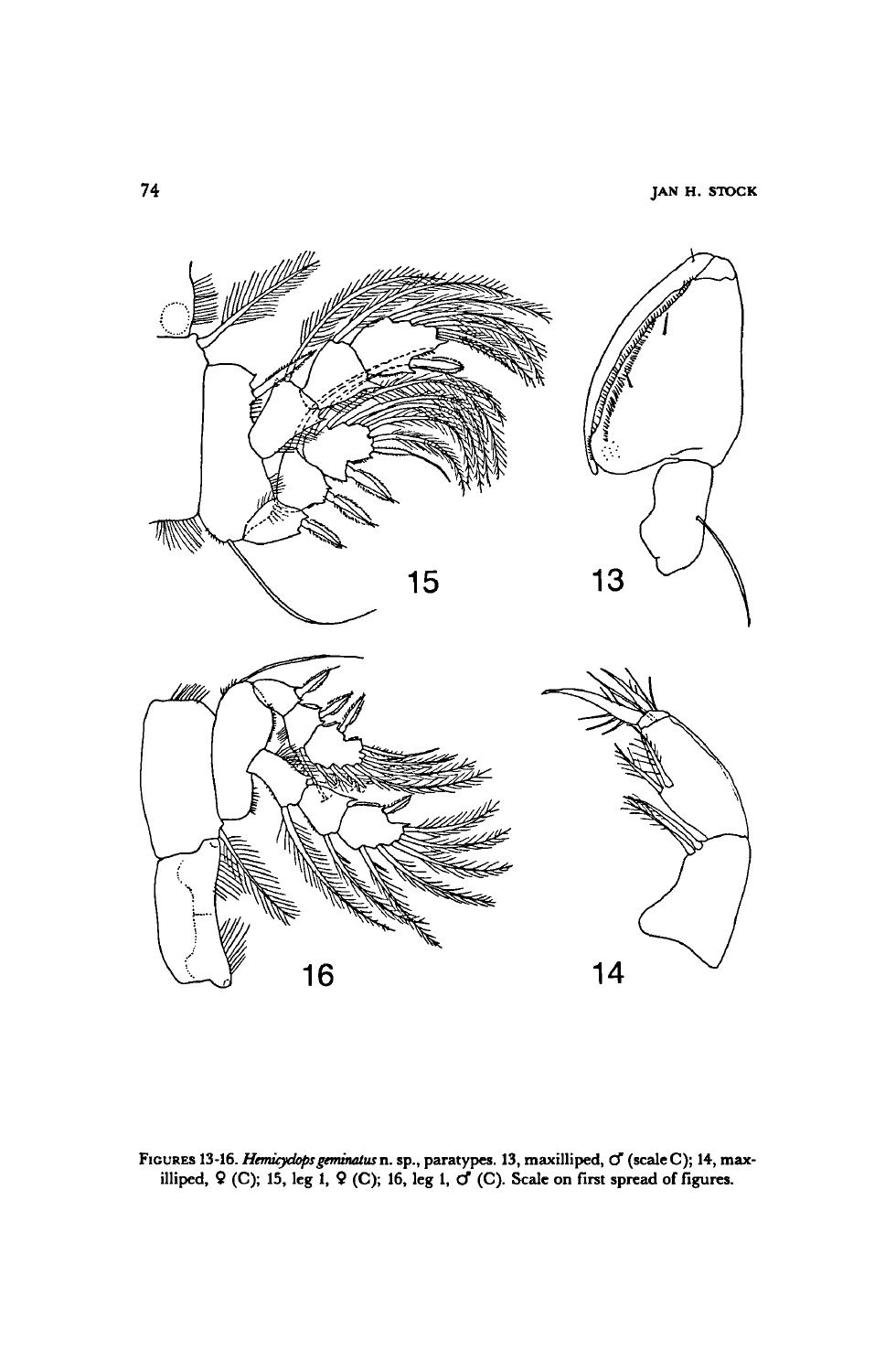

FIGURES 17-19. Hemicyclops geminatus n. sp., 9 paratype. 17, leg 2 (scale C); 18, third ex opodite segment of leg <sup>3</sup> (C); 19, leg <sup>4</sup> (C). Scale on first spread of figures.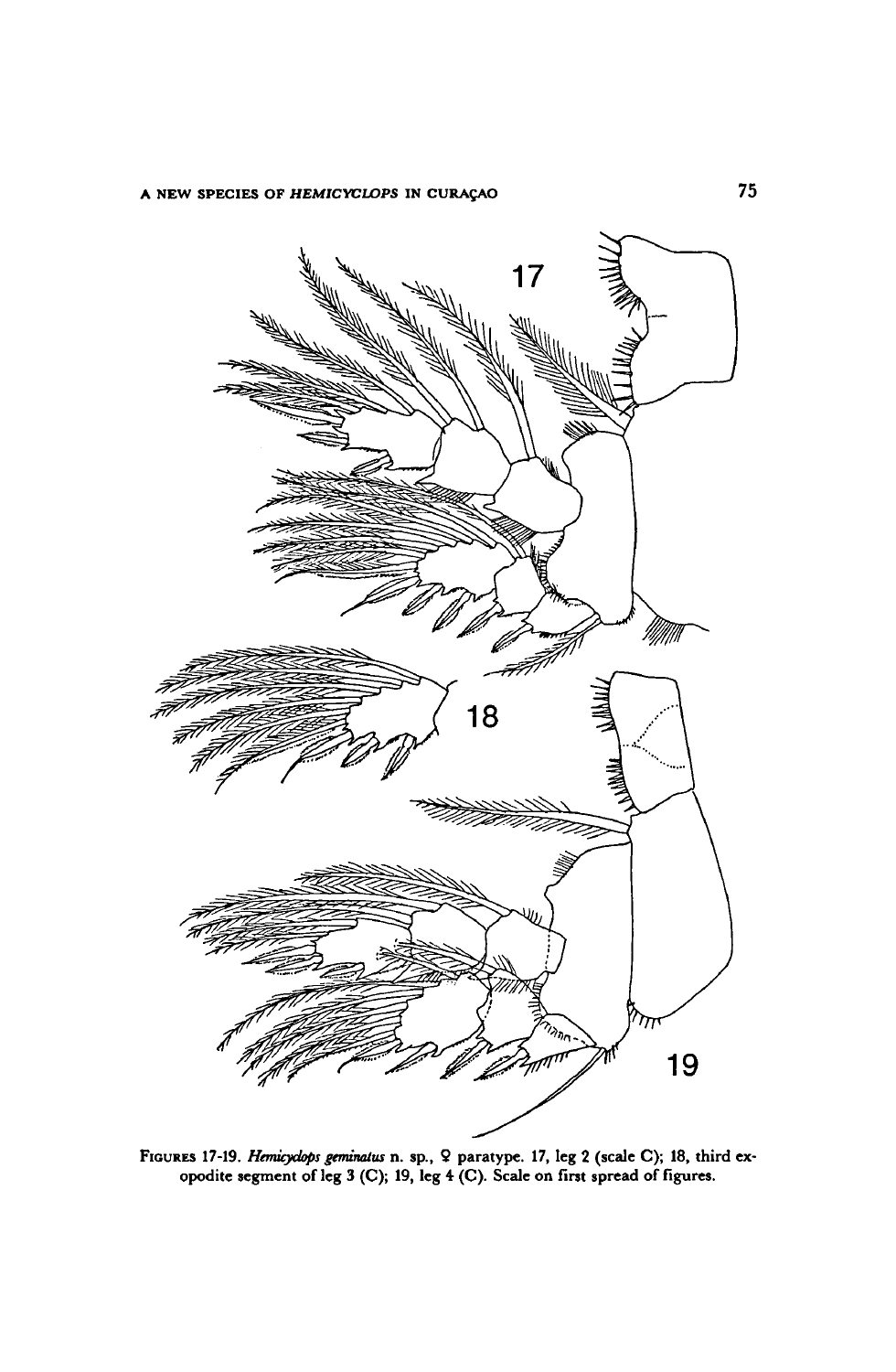pink; eye bright red; intestine white; ovisacs with various stages ofripening eggs pink to yellowish brown. Ovisacs variable in size and shape, mean of 10 specimens  $492x175 \mu m$ .

Rostrum (Fig. 8) as in H. columnaris (H.c.). Antenna 1 (Fig. 7) 7-segmented; armature formula 4, 15, 5, 3,  $4+1A$ ,  $2+1A$ ,  $7+1A$ . Length of segments, measures along non-setiferous posterior margin, 14, 39, 29, 54, 36, 38, and  $33 \mu m$ .

Antenna <sup>2</sup> (Fig. 9) with long plumose seta (overreaching tip of segment 2) on segment 1; spines and claws on segment 3 slightly stronger than in  $H.c.$ 

Mandible (Fig. 11) with 4 distal elements: astrong, finely toothed claw, <sup>a</sup> truncate element withlong spinules, and <sup>2</sup> plumose setae. Paragnath and maxilla 1 (Figs. 10, 12) as in H.c. maxilla 2 (Fig. 6) with 2 plumose setae on segment 1, and a 4-dentate claw, a saw-toothed element and 2 plumose setae on segment 2. Maxilliped (Fig. 14) as in  $H.c.$ 

Legs 1 to 4 (Figs. 15, 17, 18 and 19) resembling those of  $H.c.$ , and with same chaetotaxis formula, but for the length and structure of the laterodistal element of the third exopodite segment. This element is spiniform (i.e. rigid and fringed with minute setules) and as long as the lateral spine(s) in  $H.c.;$ but in the new species it is of mixed spiniform/setiform nature (i.e. rigid in basal part, which is fringed with minute setules, and thin and flexible in the distal part), and it is distinctly longer than the lateral spine(s). It looks as if this element in the new species is flagellum-tipped. The truly spiniform elements on lateral exopodite margin of P1 have distinct subterminal setule, those of P2 to P4 have not. The 'pinched' shape of lateral margin of exopodite segment 3 of P1 seems to be slightly more distinctly expressed in the new species. Intercoxal plate 1 with fine setules, of P2 to P4 with spinules.

Leg 5 (Fig. 3) 2-segmented; second segment  $85x40 \ \mu m$ , with 3 spines and a 59  $\mu$ m long distal seta, almost twice as long as spine and reaching to 75-90% of length of genital segment. No 6th legs.

Genital segment of same shape ('columnar') as in H.c. Ventrodistal margin of anal somite with row of some 10 distinct spinules on either side (Fig. 3). Caudal rami variable in length: length/width ratio being greater in larger specimens, smaller in small specimens (both large and small specimens mature, bearing ovisacs). Length  $64-82 \mu m$ , greatest width 50-54  $\mu$ m, length/width ratio 1.27-1.52 (mean 1.35, n = 10).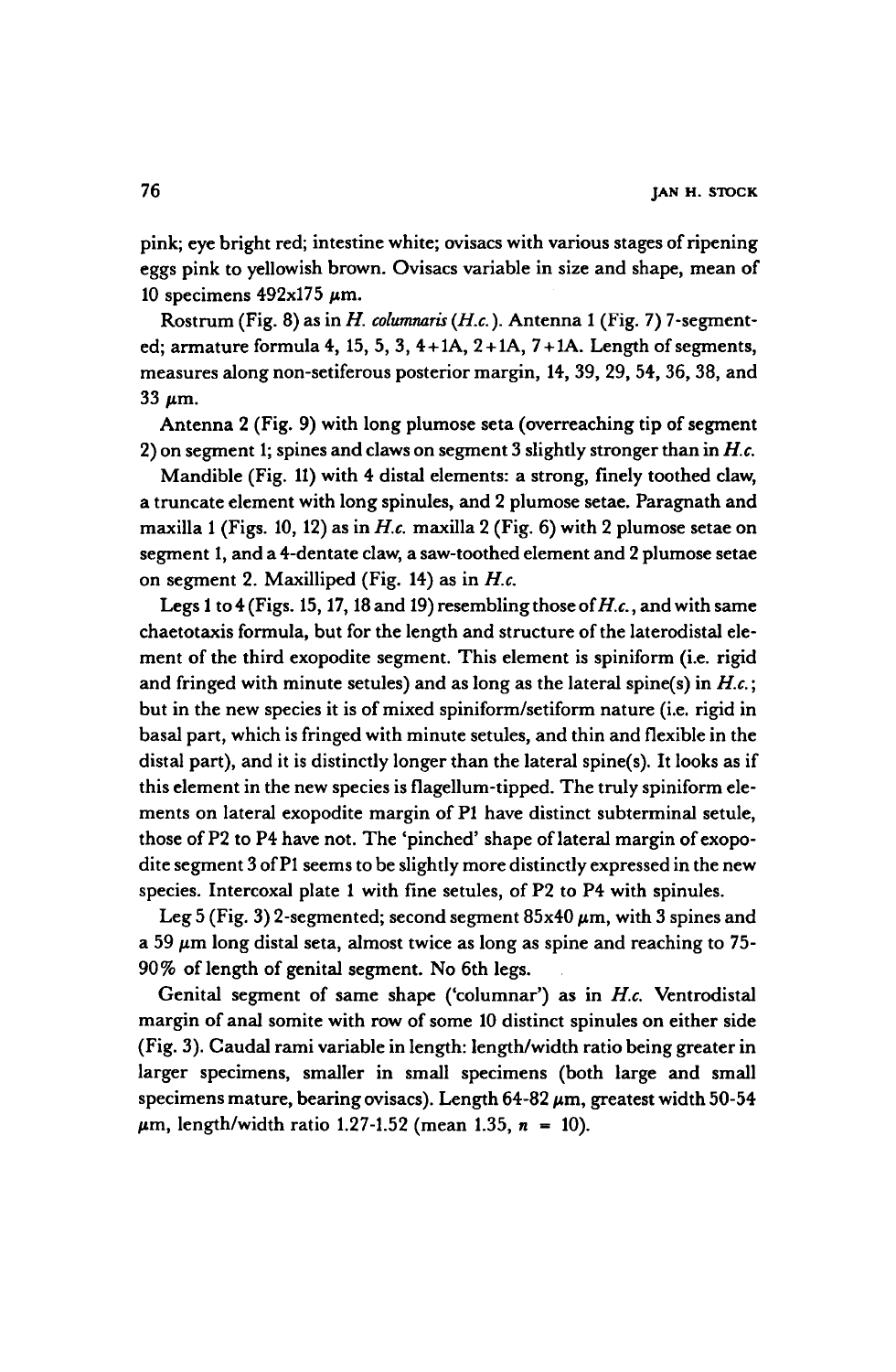Male: Body length 1047 to 1383  $\mu$ m, greatest width of prosome 408 to 522  $\mu$ m. Shape of body (Fig. 2) as in H.c. Caudal ramus 52x38  $\mu$ m (length/width ratio 1.39).

Secondary sexual dimorphism in:

- antenna <sup>1</sup> (with <sup>1</sup> seta added on 3rd and 4th segments);
- -maxilla <sup>2</sup> (Fig. 5), distally bearing <sup>a</sup> heavy claw, an auxiliary claw (reaching to tip of main claw) and <sup>3</sup> setae;
- maxilliped (Fig. 13) with narrow First segment (bearing <sup>1</sup> long seta), triangular second segment(with <sup>2</sup> rows of spinules and <sup>2</sup> short setae), small unarmed third segment, and long, curved claw;
- leg 1 (Fig. 16), the basipodite of which is devoid of a medial spine and a medial triangular process;
- leg <sup>6</sup> (Fig. 4), which is <sup>a</sup> small, unimerouslobe, armedwith <sup>a</sup> distal spine;
- urosome, which counts <sup>4</sup> postgenital somites.

## DISCUSSION

The morphology of the hermit crab associates from Curaçao corresponds very closely with that of Hemicyclops columnaris Humes, 1984, found in association with the stony coral, Porites lobata Dana, in the Taboga group (Pacific coast of Panamá). It appears that  $H$ . columnaris and  $H$ . geminatus are twin species in the eastern Pacific and the Caribbean, respectively. A subspecific concept is rarely applied in Copepoda, therefore <sup>a</sup> full species status is proposed for the Caribbean form.

The differences between the two taxa pertain to the following characters: (1) length/width ratio of caudal ramus ( $9$ ) 1.7 in H. columnaris (H.c.), 1.27-1.52 in H. geminatus (H.g.); (2) ventrodistal margin of anal somite ( $\mathcal{Q}, \mathcal{Q}'$ ) smooth in H.c., with row of distinct spinules in  $H.g.$ ; (3) distal segment of maxilla  $2(Q)$  with 4-dentate claw + 3 setiform elements in H.c., with 4-dentate claw + 2 setiform elements + a saw-like element in  $H.g.$ ; (4) exopodite segment 3 of legs 1 to 4  $(9, 0)$  with 1 lateral spine, 1 distal spine, and 6 distal and medial setae in H.c., the lateral and distal spine being of equal length and of similar morphology; this armature consists in the new species of 1 lateral spine, <sup>1</sup> distal 'mixed' element(see Description for details), and <sup>6</sup> distal and medial setae, but the distal 'mixed' element is much longer than the lateral spine and of different morphology; (5) the long distal seta of leg  $5(9)$  reaches